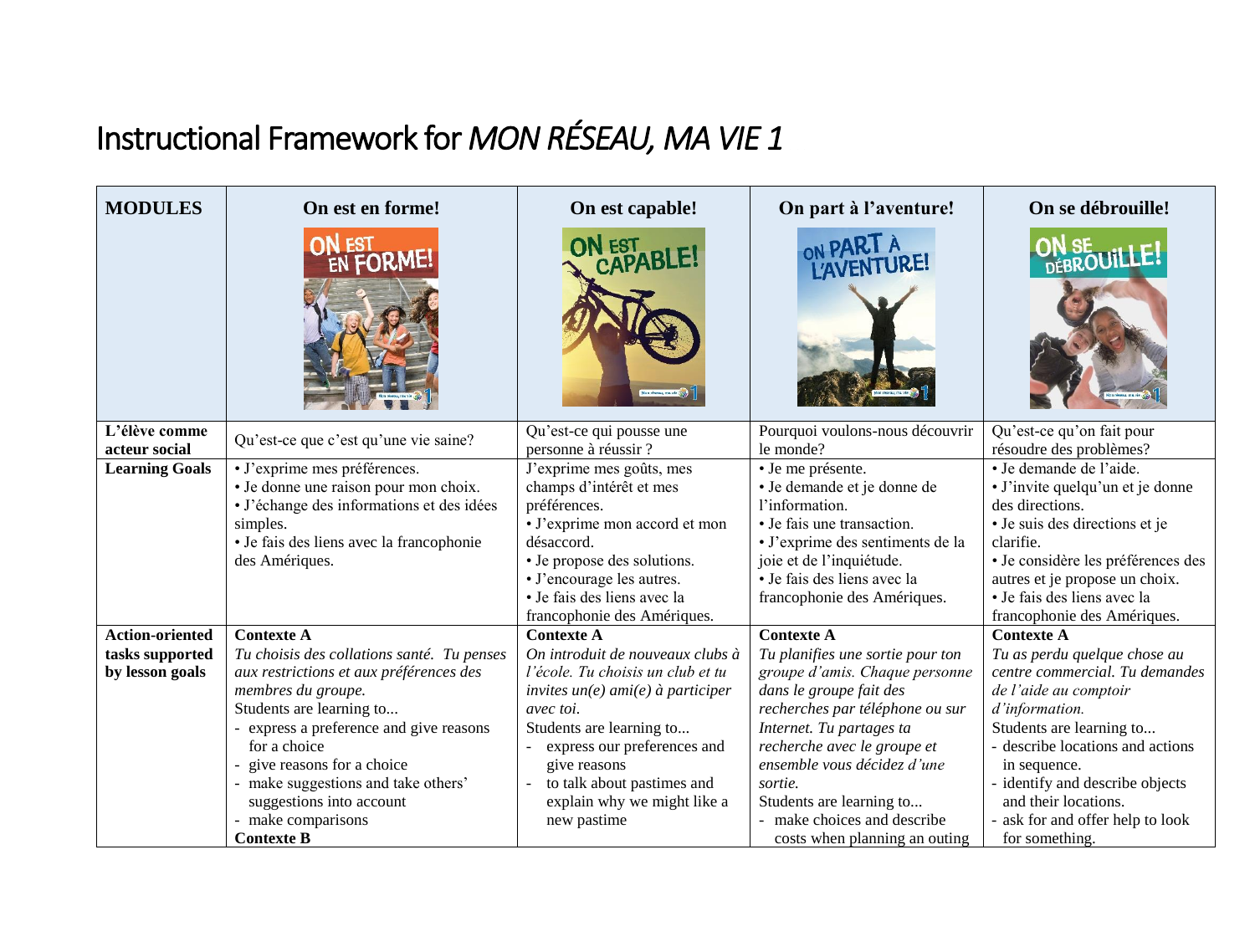|               |                                                                                    |                                    | talk about weather and                  |                                       |
|---------------|------------------------------------------------------------------------------------|------------------------------------|-----------------------------------------|---------------------------------------|
|               | Il y a un nouveau programme d'activités<br>au centre communautaire. Tu choisis une | give reasons for joining an        |                                         | - ask for help and give               |
|               |                                                                                    | activity                           | transportation when planning            | descriptions and personal<br>details. |
|               | activité et tu expliques ton choix.                                                | invite someone to join an          | an outing<br>suggest an activity for an | <b>Contexte B</b>                     |
|               | Students are learning to<br>- state the benefits of an activity                    | activity<br><b>Contexte B</b>      |                                         |                                       |
|               |                                                                                    |                                    | outing                                  | Tu choisis un évènement qui           |
|               | - express personal health goals                                                    | Tu lis un article de magazine sur  | - suggest a volunteer activity          | $t'$ intéresse et tu invites $un(e)$  |
|               | - describe the time and location, of an                                            | des défis et tu décides de         | <b>Contexte B</b>                       | $ami(e)$ . Tu lui donnes des          |
|               | activity                                                                           | participer. Tu choisis un objectif | Tu viens de gagner un voyage            | directions.                           |
|               | explain why an activity does or does not                                           | personnel et tu le mets en action. | d'aventures et 300 \$. Tu choisis       | Students are learning to              |
|               | interest us                                                                        | Students are learning to           | une aventure et tu dépenses             | - give directions and identify        |
|               | - make plans with a friend                                                         | give encouraging feedback          | l'argent dans un magasin                | various locations in a city.          |
|               | <b>Contexte C</b>                                                                  | and suggestions                    | d'aventure.                             | - issue and accept or refuse an       |
|               | Les activités de détente sont bonnes pour                                          | make a plan for attaining a        | Students are learning to                | invitation.                           |
|               | la santé. Tu suggères une activité de                                              | goal                               | - talk about the date, length, and      | - give and follow directions and      |
|               | détente à l'aide d'une affiche                                                     | set goals and plan steps to        | time of an excursion                    | confirm understanding.                |
|               | promotionnelle.                                                                    | achieve them                       | express joy and                         | - clarify our understanding.          |
|               | Students are learning to                                                           | <b>Contexte C</b>                  | disappointment                          | <b>Contexte C</b>                     |
|               | - talk about ways to reduce stress                                                 | On va nommer un nouveau            | talk about clothing and                 | Tu organises une sortie au            |
|               | give suggestions for dealing with stress                                           | bâtiment en l'honneur de           | equipment for an excursion              | cinéma avec tes cousins. Chacun       |
|               | - talk about the benefits of school                                                | quelqu'un. Tu soumets ton choix    | talk about money and make a             | veut voir un film différent. Tu       |
|               | activities                                                                         | de nom au jury.                    | purchase                                | considères leurs préférences et       |
|               | - persuade others to join an activity                                              | Students are learning to           | <b>Contexte C</b>                       | tu proposes un film.                  |
|               |                                                                                    | express admiration                 | Tu veux participer à une                | Students are learning to              |
|               |                                                                                    | describe people's                  | émission de téléréalité ou à un         | - identify and describe different     |
|               |                                                                                    | accomplishments                    | programme d'échange. Tu                 | film genres.                          |
|               |                                                                                    | discuss and promote a choice       | remplis un formulaire                   | - use information to formulate a      |
|               |                                                                                    | with evidence                      | d'inscription et tu prépares un         | preference.                           |
|               |                                                                                    |                                    | vidéoclip avec un(e) partenaire         | - express our preferences and         |
|               |                                                                                    |                                    | pour te présenter.                      | give an explanation.                  |
|               |                                                                                    |                                    | Students are learning to                |                                       |
|               |                                                                                    |                                    | - to describe our personality           |                                       |
|               |                                                                                    |                                    | - describe our fears or pet             |                                       |
|               |                                                                                    |                                    | peeves                                  |                                       |
|               |                                                                                    |                                    | introduce ourselves and talk            |                                       |
|               |                                                                                    |                                    | about our accomplishments               |                                       |
| Communication | <b>Contexte A</b>                                                                  | <b>Contexte A</b>                  | <b>Contexte A</b>                       | <b>Contexte A</b>                     |
| <b>Focus</b>  | - Expressing a snack preference.                                                   | Talking about preferred            | Placing an order in a                   | - Getting around and finding          |
|               | Describing and giving a reason for a                                               | activities and reasons to be       | restaurant.                             | destinations in a shopping            |
|               | choice.                                                                            | interested in an activity.         | Planning an outing.                     | centre.                               |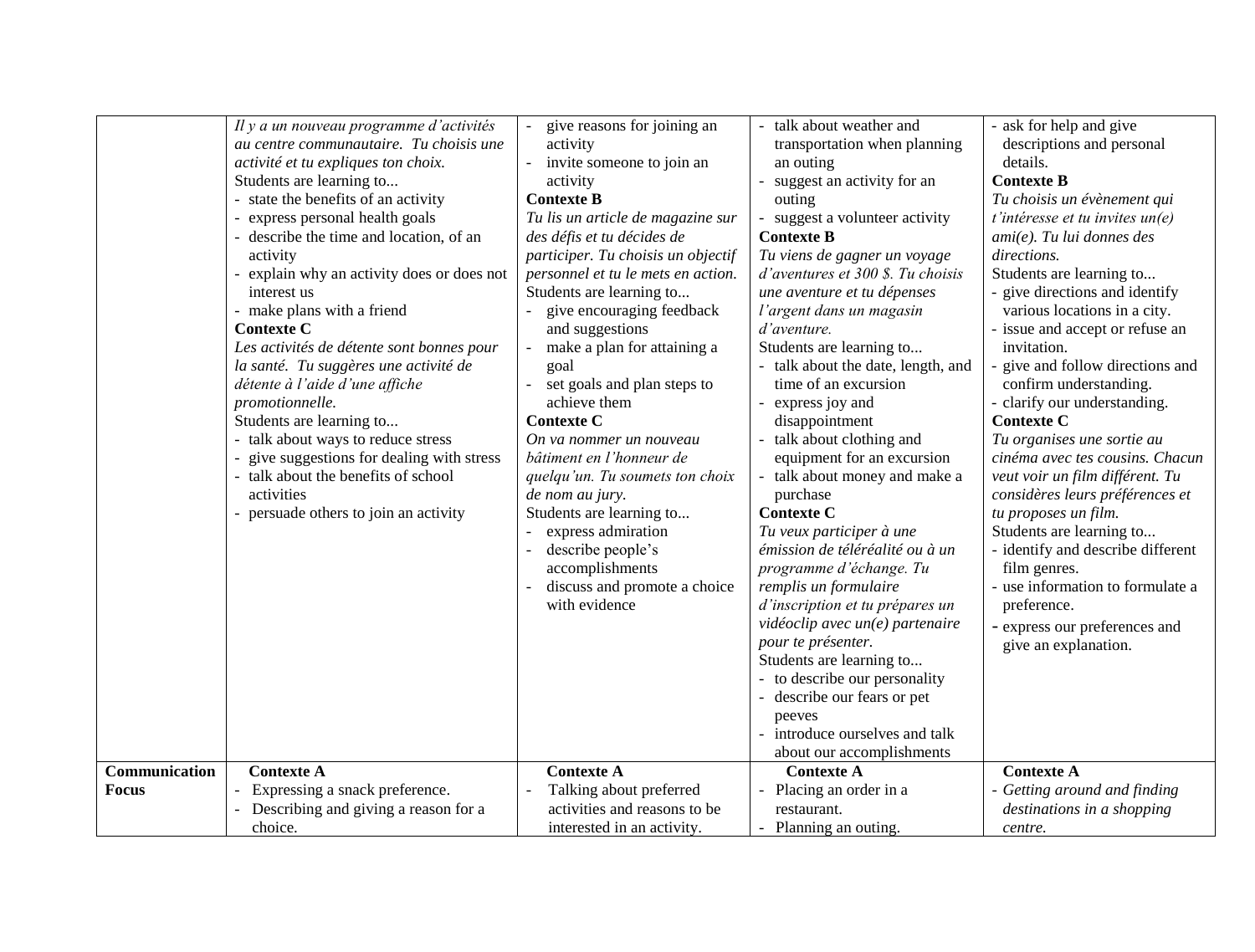| Talking about reasons why an<br>Making suggestions for an<br>- Describing lost and found<br>Giving a snack suggestion. Agreeing or<br>disagreeing with a snack suggestion.<br>activity suits us.<br>outing.<br>objects.<br>Making alternate snack suggestions.<br>- Organizing a fundraiser.<br>Asking someone to do an<br>- Asking for help and talking<br>Agreeing and disagreeing with a<br><b>Contexte B</b><br>activity with you.<br>about a series of actions in the<br>Giving someone reasons to<br>- Talking about times and dates<br>suggestion.<br>past.<br><b>Contexte B</b><br>when planning an excursion.<br>- Describing objects, asking for<br>do an activity with you.<br><b>Contexte B</b><br>Talking about our feelings and<br>help and providing personal<br>Talking about the benefits of physical<br>fitness.<br>Encouraging others to face a<br>how they relate to our<br>details.<br>Setting personal health goals.<br>experiences.<br><b>Contexte B</b><br>challenge.<br>Describing a physical activity.<br>- Talking about clothing and<br>Giving and following<br>Part 1: Giving advice in an<br>Choosing an activity.<br>equipment for an excursion.<br>directions<br>online forum.<br>Finding out the details of a preferred<br>- Making a purchases.<br>- Talking about events and<br>Part 2: Making a plan to<br><b>Contexte C</b><br>activity.<br>inviting others to attend.<br>improve in an activity or<br><b>Contexte C</b><br>Talking about personality<br>- Giving and following<br>skill.<br>Talking about ways to reduce stress.<br>traits.<br>Setting a goal; making and<br>Giving suggestions for dealing with<br>Talking about phobias and pet<br>Confirming understanding and<br>tracking a plan to achieve it.<br>expressing agreement /<br>stress.<br>peeves.<br><b>Contexte C</b><br>Talking about the benefits of being<br>Talking about<br>disagreement<br>Expressing qualities one<br><b>Contexte C</b><br>involved at school.<br>accomplishments.<br>admires in another person.<br>Persuading others of the benefits of an<br>Talking about reasons for<br>- Discussing different types of<br>Talking about a person's<br>applying for applying to a<br>films.<br>activity.<br>accomplishments.<br>television reality show.<br>- Making a group decision about<br>Describing why someone<br>which film to see. | directions to locations in a city. |
|-----------------------------------------------------------------------------------------------------------------------------------------------------------------------------------------------------------------------------------------------------------------------------------------------------------------------------------------------------------------------------------------------------------------------------------------------------------------------------------------------------------------------------------------------------------------------------------------------------------------------------------------------------------------------------------------------------------------------------------------------------------------------------------------------------------------------------------------------------------------------------------------------------------------------------------------------------------------------------------------------------------------------------------------------------------------------------------------------------------------------------------------------------------------------------------------------------------------------------------------------------------------------------------------------------------------------------------------------------------------------------------------------------------------------------------------------------------------------------------------------------------------------------------------------------------------------------------------------------------------------------------------------------------------------------------------------------------------------------------------------------------------------------------------------------------------------------------------------------------------------------------------------------------------------------------------------------------------------------------------------------------------------------------------------------------------------------------------------------------------------------------------------------------------------------------------------------------------------------------------------------------------------------------------------------------------------------------------------------------------|------------------------------------|
| deserves to be honoured.<br>- Talking about preferences of<br>what to do with friends                                                                                                                                                                                                                                                                                                                                                                                                                                                                                                                                                                                                                                                                                                                                                                                                                                                                                                                                                                                                                                                                                                                                                                                                                                                                                                                                                                                                                                                                                                                                                                                                                                                                                                                                                                                                                                                                                                                                                                                                                                                                                                                                                                                                                                                                           |                                    |
| <b>Assessment OF</b><br><b>Contexte A</b><br><b>Contexte A</b><br><b>Contexte A</b><br><b>Contexte A</b>                                                                                                                                                                                                                                                                                                                                                                                                                                                                                                                                                                                                                                                                                                                                                                                                                                                                                                                                                                                                                                                                                                                                                                                                                                                                                                                                                                                                                                                                                                                                                                                                                                                                                                                                                                                                                                                                                                                                                                                                                                                                                                                                                                                                                                                        |                                    |
| <b>Learning</b><br>B1. Speaking to Communicate:<br>A1. Listening to Understand:<br>A1. Listening to Understand: determine<br>A1. Listening to Understand:                                                                                                                                                                                                                                                                                                                                                                                                                                                                                                                                                                                                                                                                                                                                                                                                                                                                                                                                                                                                                                                                                                                                                                                                                                                                                                                                                                                                                                                                                                                                                                                                                                                                                                                                                                                                                                                                                                                                                                                                                                                                                                                                                                                                       |                                    |
| meaning in a variety of oral French texts<br>determine meaning in a variety<br>communicate information and<br>determine meaning in a variety<br>of oral French texts<br>of oral French texts<br>ideas orally in French<br>A2. Listening to Interact: interpret                                                                                                                                                                                                                                                                                                                                                                                                                                                                                                                                                                                                                                                                                                                                                                                                                                                                                                                                                                                                                                                                                                                                                                                                                                                                                                                                                                                                                                                                                                                                                                                                                                                                                                                                                                                                                                                                                                                                                                                                                                                                                                  |                                    |
| messages accurately while interacting in<br>B1. Speaking to Communicate:<br>C1. Reading Comprehension:<br>A2. Listening to Interact:<br>determine meaning in a variety<br>communicate information and<br>interpret messages accurately<br>French<br>of French texts<br>while interacting in French<br>ideas orally in French                                                                                                                                                                                                                                                                                                                                                                                                                                                                                                                                                                                                                                                                                                                                                                                                                                                                                                                                                                                                                                                                                                                                                                                                                                                                                                                                                                                                                                                                                                                                                                                                                                                                                                                                                                                                                                                                                                                                                                                                                                    |                                    |
| B2. Speaking to Interact: participate in<br>spoken interactions in French<br>B2. Speaking to Interact:<br><b>Contexte B</b><br><b>Contexte B</b>                                                                                                                                                                                                                                                                                                                                                                                                                                                                                                                                                                                                                                                                                                                                                                                                                                                                                                                                                                                                                                                                                                                                                                                                                                                                                                                                                                                                                                                                                                                                                                                                                                                                                                                                                                                                                                                                                                                                                                                                                                                                                                                                                                                                                |                                    |
| participate in spoken interactions<br><b>Contexte B</b><br>C2. Reading: Purpose, form, and<br>A2. Listening to Interact:<br>in French<br>style: identify the purpose(s) and<br>interpret messages accurately<br>B1. Speaking to Communicate:<br>characteristics of fictional,<br>while interacting in French<br><b>Contexte B</b><br>communicate information and ideas orally<br>informational, graphic, and<br>in French<br>media texts                                                                                                                                                                                                                                                                                                                                                                                                                                                                                                                                                                                                                                                                                                                                                                                                                                                                                                                                                                                                                                                                                                                                                                                                                                                                                                                                                                                                                                                                                                                                                                                                                                                                                                                                                                                                                                                                                                                        |                                    |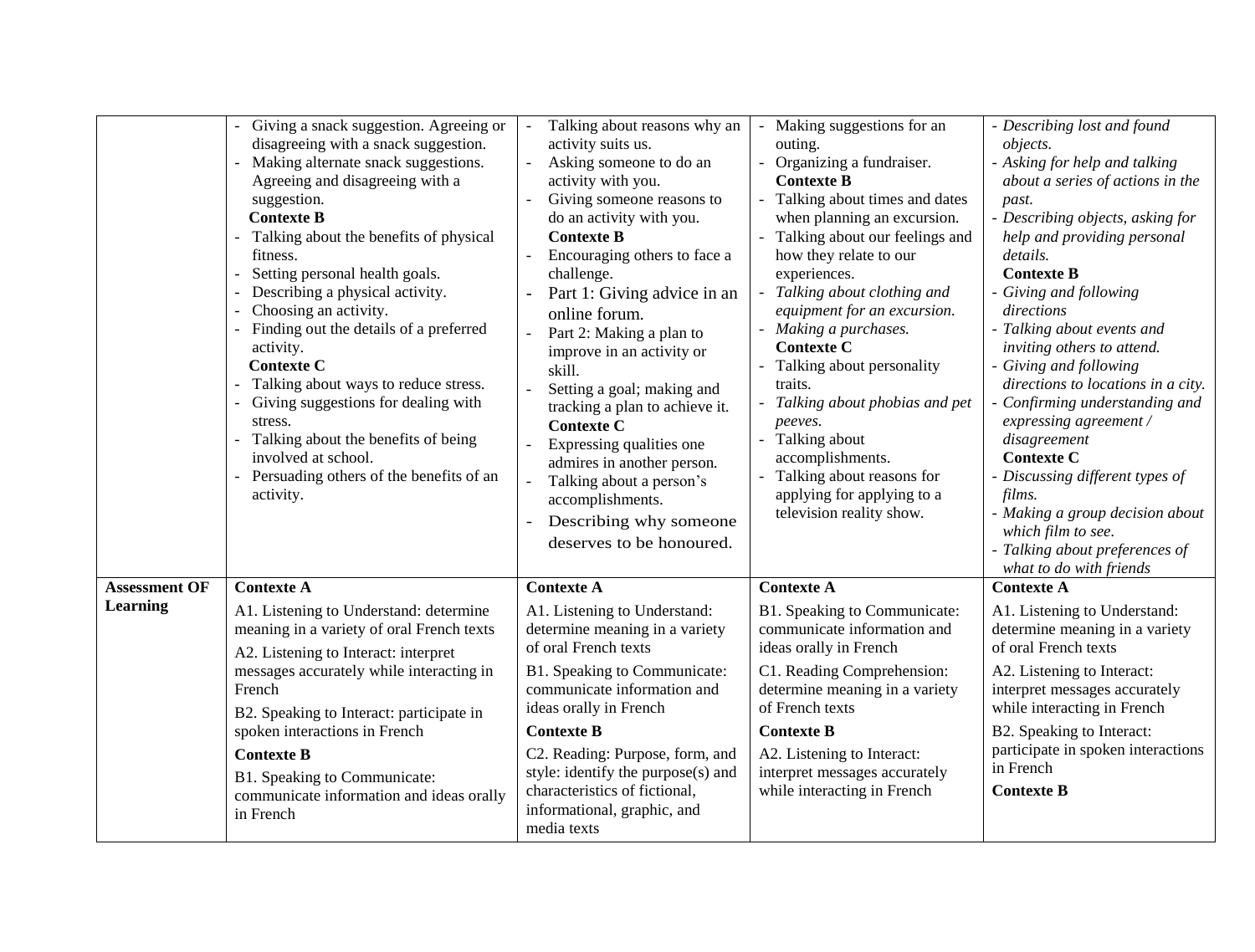|                   | C1. Reading Comprehension: determine<br>meaning in a variety of French texts<br><b>Contexte C</b><br>A2. Listening to Interact: interpret<br>messages accurately while interacting in<br>French<br>B2. Speaking to Interact: participate in<br>spoken interactions in French<br>D2. The Writing Process: develop and<br>organize content, clarify ideas and<br>expression, correct errors, and present<br>their work effectively | D1. Writing: Purpose, audience,<br>and form: write French texts for<br>different purposes and audiences<br><b>Contexte C</b><br>B1. Speaking to Communicate:<br>communicate information and<br>ideas orally in French<br>D1. Writing: Purpose, audience,<br>and form: write French texts for<br>different purposes and audiences                                                  | B2. Speaking to Interact:<br>participate in spoken interactions<br>in French<br>C1. Reading Comprehension:<br>determine meaning in a variety<br>of French texts<br><b>Contexte C</b><br>B1. Speaking to Communicate:<br>communicate information and<br>ideas orally in French<br>D1. Writing: Purpose, audience,<br>and form: write French texts for<br>different purposes and audiences                                           | A2. Listening to Interact:<br>interpret messages accurately<br>while interacting in French<br>B2. Speaking to Interact:<br>participate in spoken interactions<br>in French<br>C2. Reading: Purpose, form, and<br>style: identify the purpose(s) and<br>characteristics of fictional,<br>informational, graphic, and<br>media texts<br><b>Contexte C</b><br>C1. Reading Comprehension:<br>determine meaning in a variety<br>of French texts<br>D2. The Writing Process:<br>develop and organize content,<br>clarify ideas and expression,<br>correct errors, and present their<br>work effectively |
|-------------------|----------------------------------------------------------------------------------------------------------------------------------------------------------------------------------------------------------------------------------------------------------------------------------------------------------------------------------------------------------------------------------------------------------------------------------|-----------------------------------------------------------------------------------------------------------------------------------------------------------------------------------------------------------------------------------------------------------------------------------------------------------------------------------------------------------------------------------|------------------------------------------------------------------------------------------------------------------------------------------------------------------------------------------------------------------------------------------------------------------------------------------------------------------------------------------------------------------------------------------------------------------------------------|---------------------------------------------------------------------------------------------------------------------------------------------------------------------------------------------------------------------------------------------------------------------------------------------------------------------------------------------------------------------------------------------------------------------------------------------------------------------------------------------------------------------------------------------------------------------------------------------------|
| <b>Text types</b> | <b>Contexte A</b><br>Des témoignages<br>Des recettes<br>Des messages numériques et<br>téléphoniques<br>Un site Web de partage d'images<br><b>Contexte B</b><br>Des records mondiaux.<br>Un site Web d'information santé<br>Un page personnel sur les réseaux<br>sociaux<br>Une histoire en images<br>- Un programme d'activité<br><b>Contexte C</b><br>Un sondage<br>Un article de magazine<br>Un calendrier<br>- Des courriels  | <b>Contexte A</b><br>Des témoignages<br>Un jeu-questionnaire<br>Des affiches<br>Des messages et une<br>conversation numériques<br><b>Contexte B</b><br>Une affiche et des messages<br>sur les réseaux sociaux<br>Un forum Web et un agenda<br>Une histoire en images<br><b>Contexte C</b><br>Des messages d'admirateurs<br>Des cartes biographiques<br>- Des articles de journaux | <b>Contexte A</b><br>Des critiques de restaurant<br>Un menu<br>Des prévisions météo, une<br>carte des transports en public<br>et le site Web d'une attraction<br>touristique<br>Un forum Web<br>Une histoire en images<br><b>Contexte B</b><br>Le site Web d'une attraction<br>touristique.<br>Des critiques en ligne<br>- Des courriels<br>Une circulaire de magasin<br>d'aventure<br><b>Contexte C</b><br>Un article de magazine | <b>Contexte A</b><br>- Le plan d'un centre<br>commercial<br>Un site Web d'objets perdus<br>et trouvés<br>Une histoire en images<br>Un formulaire<br><b>Contexte B</b><br>Le plan d'une ville.<br>Des invitations<br>Un jeu de société<br>Un texte narratif<br><b>Contexte C</b><br>Le site Web d'un cinéma<br>Un horaire ciné<br>Des messages sur les réseaux<br>sociaux<br>Un article de magazine, un                                                                                                                                                                                            |